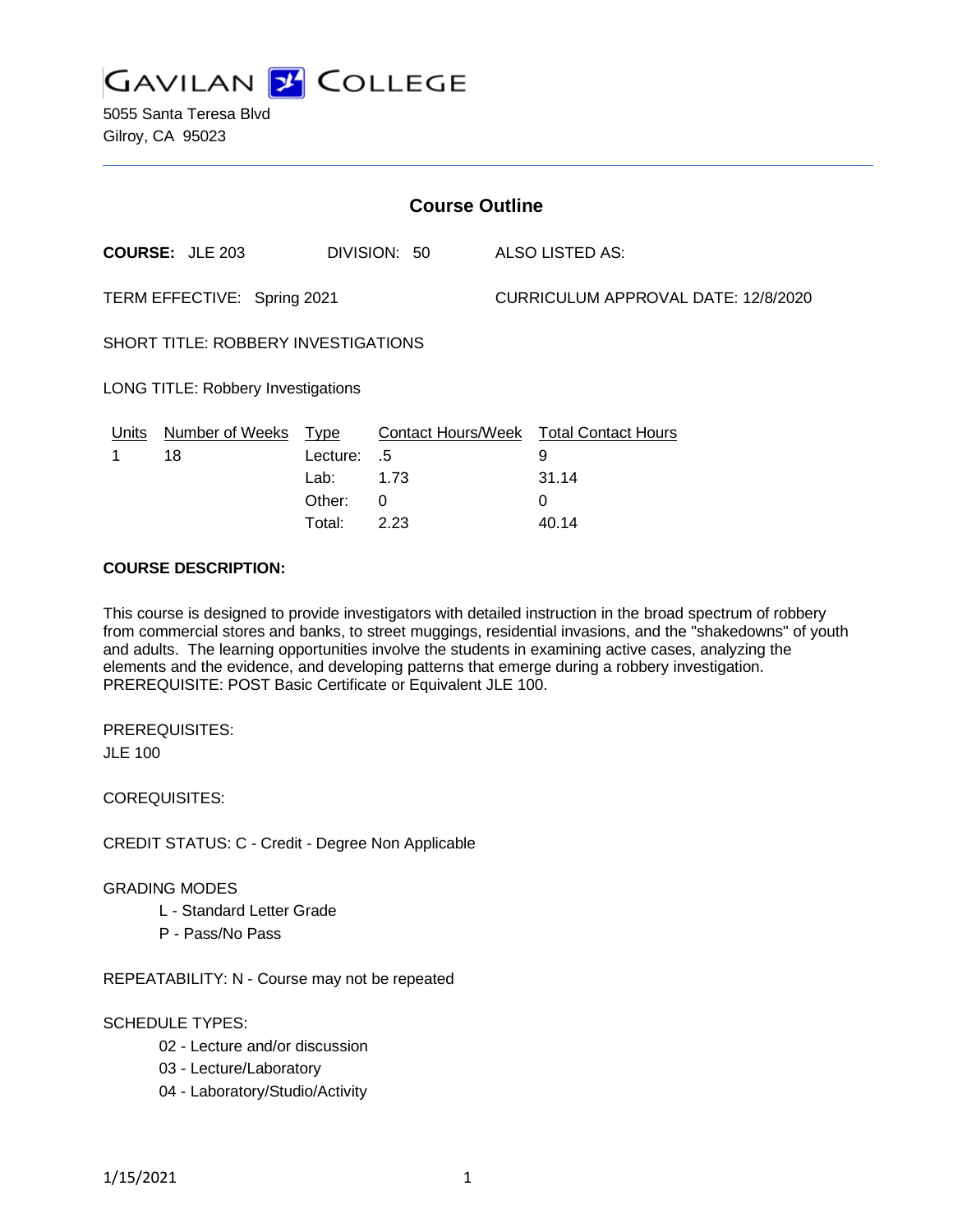### **STUDENT LEARNING OUTCOMES:**

By the end of this course, a student should:

1. Demonstrate the ability to conduct an investigation of various forms of robbery including: bank robbery, home invasion, and estates robbery by using proper techniques for interview and interrogation, evidence collection, and accurate report writing.

2. Identify the techniques for thoroughly inspecting weapons as evidence in a robbery case including checking firearm registration, photo search of suspect holding weapon, Gun Shot Residue Test, etc.

3. Describe the crime elements that constitute a robbery including forcible removal of property, value of property, control of property and identify various forms of digital evidence such as phone records, email, GPS devices, and how to obtain and utilize the evidence in a robbery investigation.

### **CONTENT, STUDENT PERFORMANCE OBJECTIVES, OUT-OF-CLASS ASSIGNMENTS**

Curriculum Approval Date: 12/8/2020

LECTURE CONTENT:

Content:

- I. Welcome/ Registration/ Introduction (1 hour)
- A. Orientation
- B. Student Introductions
- C. Instructor
- II. Robbery Law (3 hours)
- A. Robbery Defined
- 1. The felonious taking (asportation)
- 2. Of the personal property
- 3. In the possession of another
- 4. From their person or immediate presence
- 5. Against their will
- 6. Accomplished by means of force or fear
- 7. Intent to steal
- 8. Combination of LARCENY & ASSAULT
- B. The Felonious Taking (asportation)
- 1. Forcible snatching
- 2. Property control
- 3. Movement
- 4. Asportation
- 5. Successful escape
- 6. Place of safety
- C. Of the Personal Property
- 1. Personal property
- 2. Value
- 3. You cannot steal your own property
- D. In the possession of another
- 1. Property ownership
- 2. Contraband property
- 3. Joint possession
- 4. Property must belong to victim
- 5. Legal possession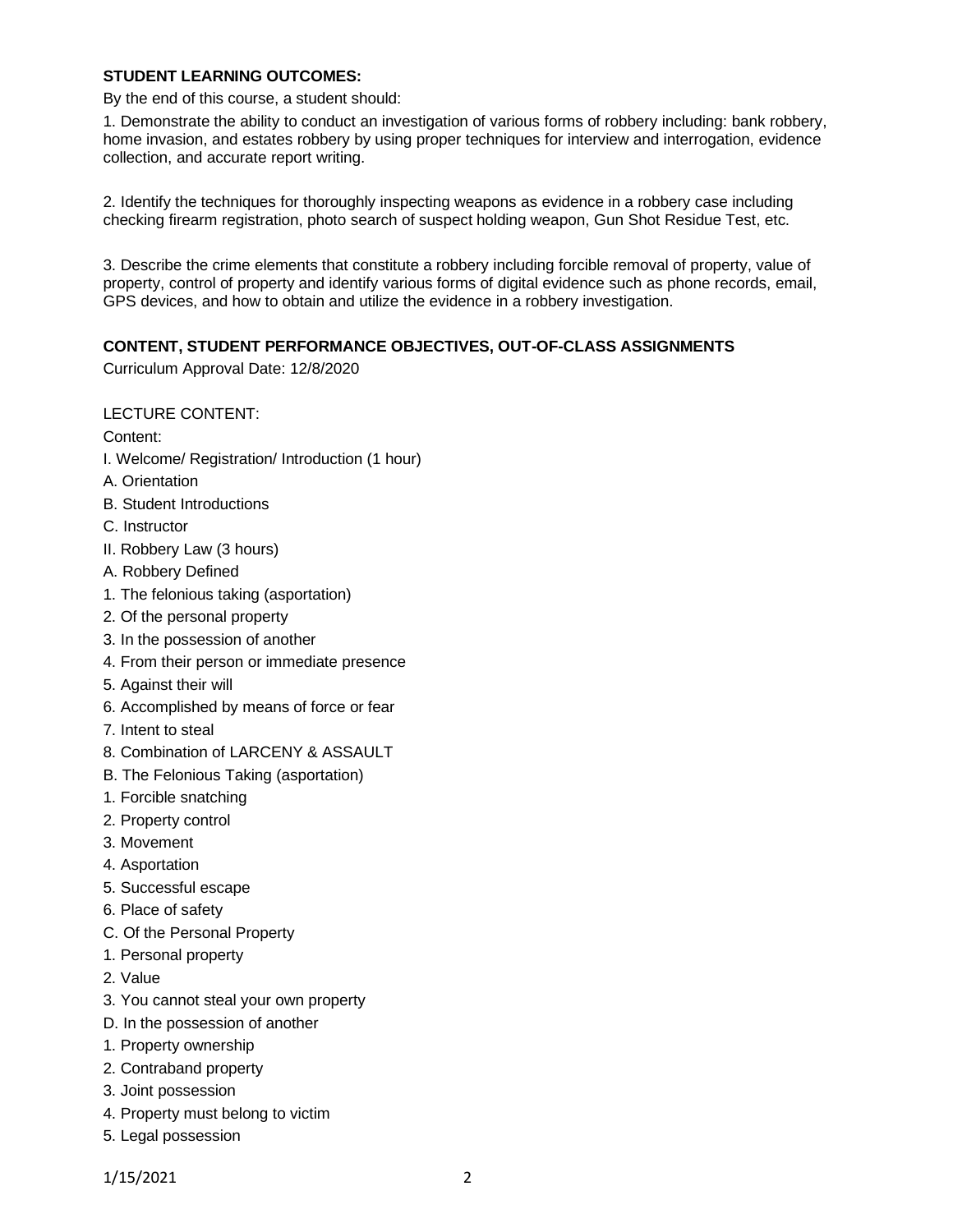- 6. "Actual" or "constructive" Possession
- E. From the person or immediate presence
- 1. Overt Act
- 2. "Immediate presence" requirement
- 3. Victim in other room/building
- 4. Distance cases
- 5. Item in immediate presence
- F. Against Victim's Will
- 1. Robbery vs Extortion
- G. Accomplished by means of force or fear
- 1. Taking, escaping, or retention
- 2. "Force" is not synonymous with a physical assault
- 3. Requires more than force
- 4. Physical characteristics of victim
- 5. Fear of unlawful injury
- 6. Fear of an immediate injury
- 7. Threats, assault, or a weapon
- 8. Ability to carry out threat
- 9. Unloaded or simulated gun
- 10. "Did the action cause the victim to part with his property?"
- 11. If so the force or fear is present
- 12. Case examples
- H. Intent to Steal
- 1. Awareness
- 2. Intent by inference from case circumstances
- I. Estes Robbery
- 1. Shoplifting
- 2. Confrontation by security or clerk
- 3. Use of force
- 4. Retention of the property
- J. Degrees of Robbery
- 1. First Degree
- 2. Second Degree
- K. Robbery Sentencing & Enhancements
- 1. 1st degree
- 2. 2nd degree
- 3. Attempted= Generally 1/2
- 4. Use of firearm
- 5. Intentional Discharge
- 6. Firearm with GBI (Great Bodily Injury) or Death
- 7. Deadly weapon (not firearm)
- L. Robbery Enhancements
- 1. GBI on victim
- 2. Over \$50,000
- 3. Over \$150,000
- 4. Over 2.5 mil
- 5. Vulnerable victim
- 6. While on bail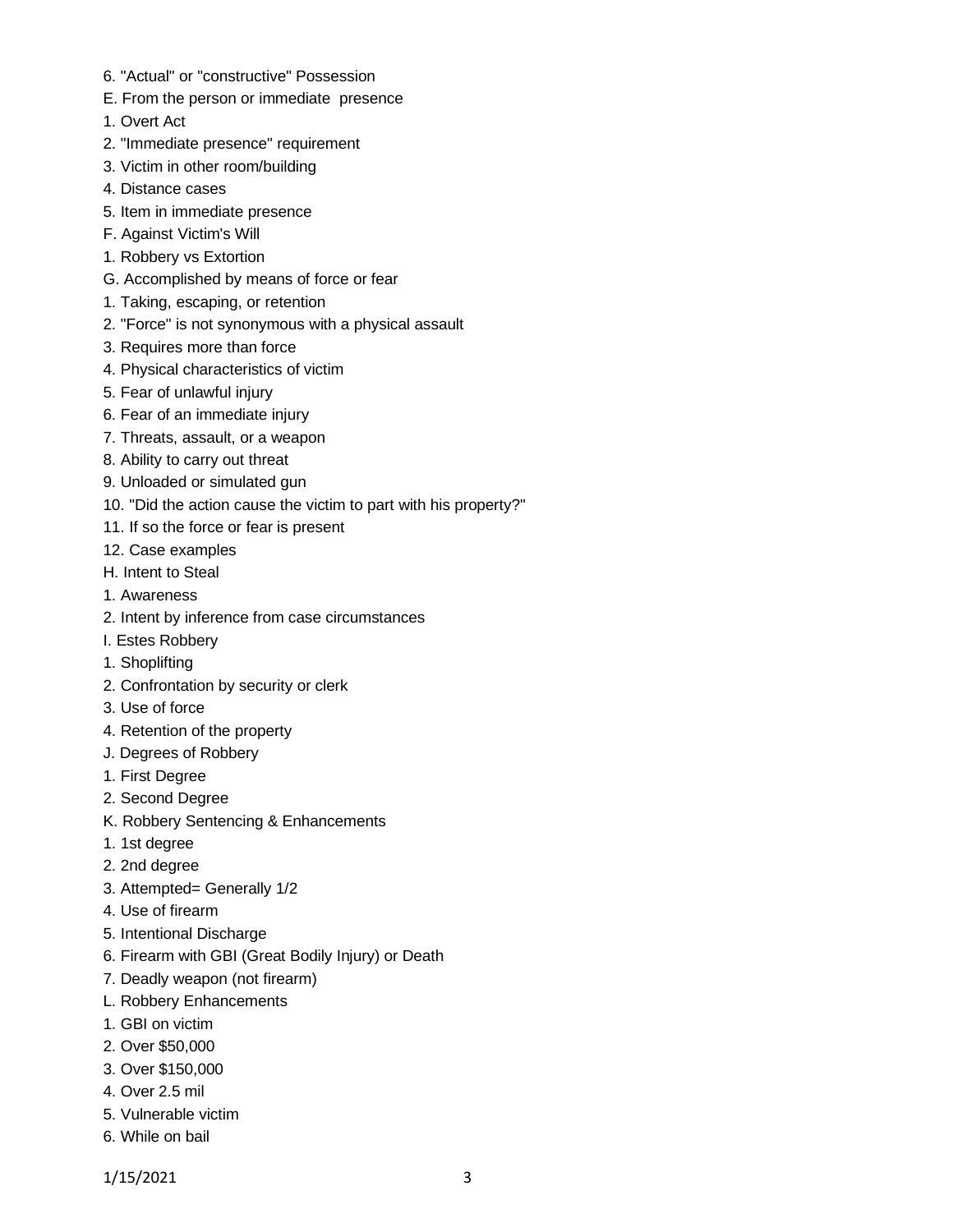- 7. Multiple victims
- M. "Serious" vs. "Violent" Felony
- 1. "Serious" Felony- Simple Robbery
- 2. "Violent" Felony- Weaponor GBI
- 3. Serious Felony priors
- 4. Any Felony prior within last 5 years
- N. 1994 Strike Law
- 1. Either Serious or Violent Felony
- 2. Attempts
- 3. Plea to/conviction of two counts
- 4. 2nd Strike
- 5. 3rd Strike
- 6. Mandatory prison, consecutive terms, and no more than 20% good time
- O. Aiding & Abetting
- 1. Aider is guilty
- 2. Knowledge and encouragement of actor's wrong doing
- 3. Aider's intent
- 4. Examples of aiding & abetting
- P. NOT Aiding and Abetting
- 1. Mere presence not enough
- 2. Mere failure to stop robbery not enough
- Q. Carjacking
- 1. The felonious taking (asportation)
- 2. Of a motor vehicle in the possession of another
- 3. From the person or immediate presence
- 4. Against their will
- 5. Intent to permanently or temporarily deprive
- 6. Force or fear
- 7. Penalty
- 8. Fear and Asporation requirements
- 9. Victim in car
- 10. Victim not in car
- 11. Victim compelled to relinquish possession and control
- 12. Carjack an infant
- R. Carjacking Enhancements
- 1. Kidnapping during a carjacking or attempted carjacking
- 2. Movement of the victim
- 3. Victim is moved a substantial distance
- 4. Increase risk of harm to the victim
- S. Robbery Defenses
- 1. Mis-identification/Alibi
- 2. Lack of specific intent
- 3. Duress
- 4. Claim of right
- 5. Kidnapping for Robbery
- T. Extortion "Blackmail"
- 1. The obtaining
- 2. Of the personal property of another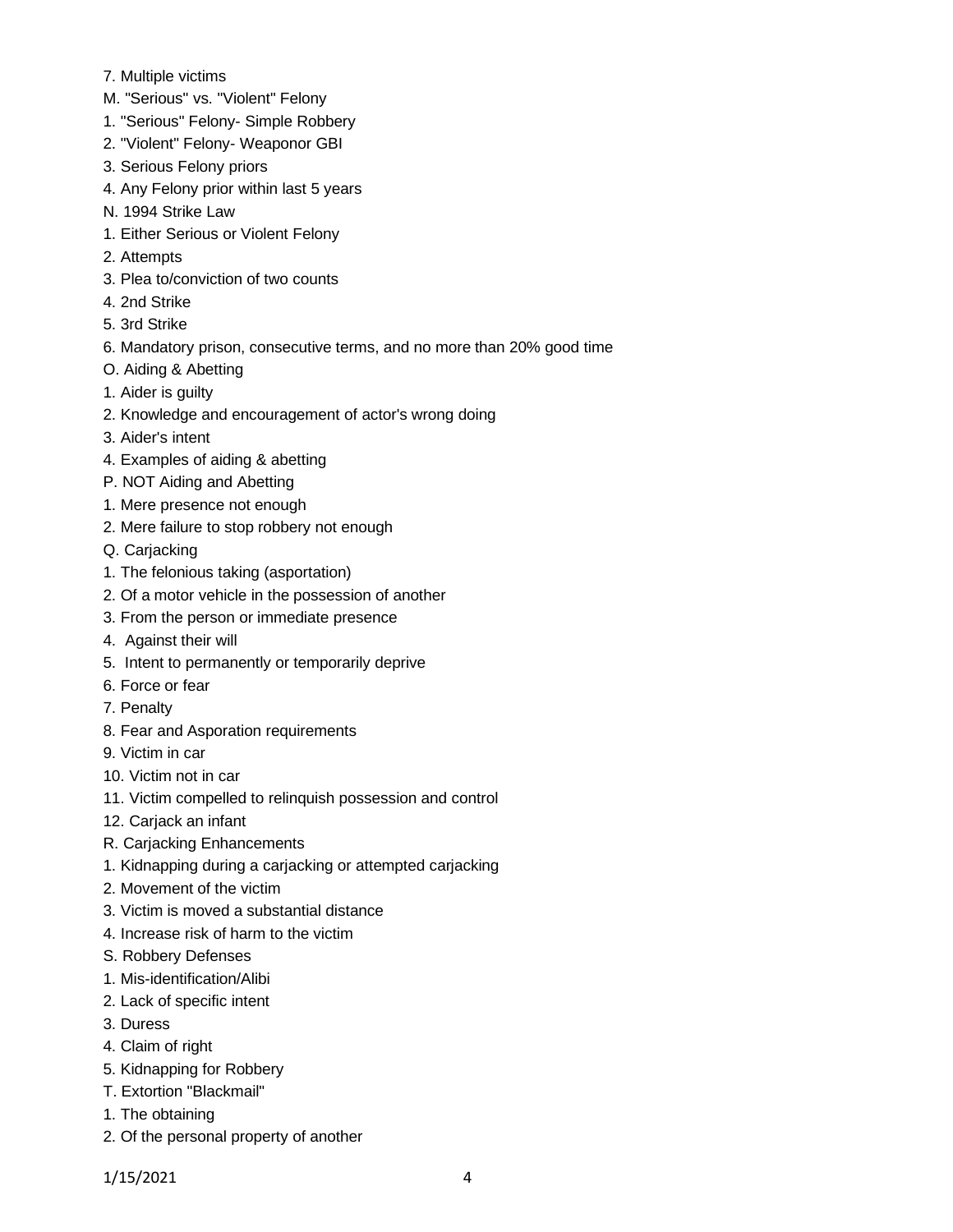- 3. An official act of a public officer
- 4. With his or her consent
- 5. Induced by wrongful use of force or fear
- 6. Under cover of official right
- 7. Generally a felony
- 8. A misdemeanor if committed under color of official right and different punishment is not prescribed
- 9. Property extorted does not need to be turned over directly to suspect
- 10. The crime is complete if the property is turned over to a third party at the suspect's request
- 11. No asportation or taking has been done by the suspect
- 12. The victim could mail money, sent to 3rd party, or deposit
- 13. Official act of public officer
- U. What the DA wants
- 1. All statements of defendant
- 2. All statements of witnesses
- 3. Raps of everybody
- 4. Police reports of similar crimes
- 5. Police Communications printout
- 6. Photos of scene, victim, and suspect
- 7. If multiple reports
- 8. Copies of any booked evidence
- 9. Writing examples from suspect
- 10. Any direct evidence
- 11. Any circumstantial evidence
- V. As the Investigator
- 1. Know the weakness in case
- 2. Anticipate what defense will attack
- III. Investigation Strategies (2 hours)
- A. Steps of investigations
- 1. Review cases
- 2. On the scene
- 3. Sources of Information
- 4. Distribute the information
- 5. Preventive Steps
- B. Patrol response
- 1. Initial response
- 2. Initial radio traffic
- 3. Interviews
- 4. Physical Evidence
- 5. Vehicles
- 6. Report Writing
- 7. Electronic Tracking System (ETS)
- C. Major Crime Investigations
- 1. Homicide
- 2. Bank robbery
- 3. Home invasion
- 4. Strings
- 5. Case Management
- IV. Case Study Introduction (1 hour)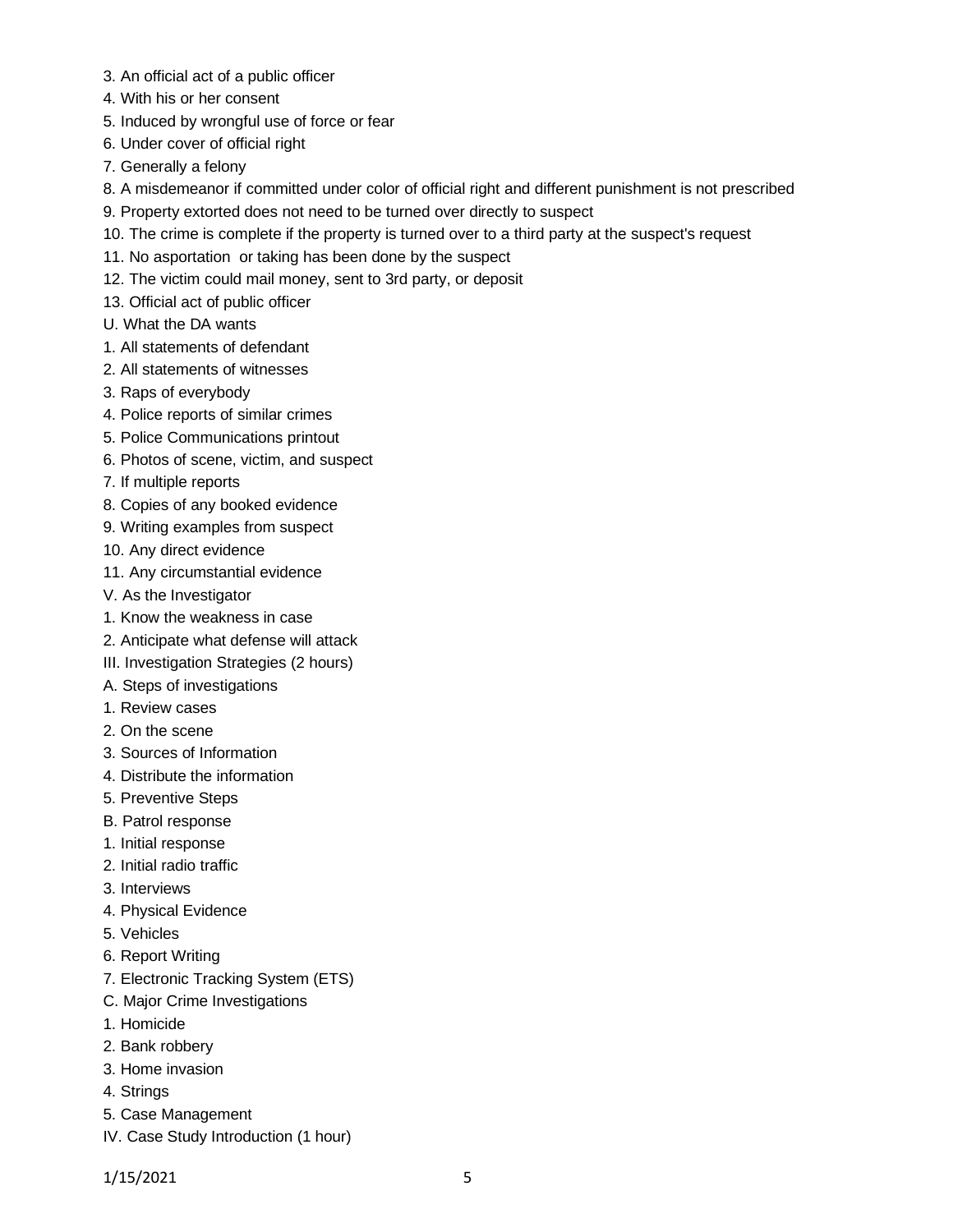- A. Robbery Case Study Learning Activity
- 1. Purpose of Activity
- 2. Activity
- B. Robbery Case Study Synopsis
- 1. Retail Store Case Synopsis
- 2. Carjacking Case Synopsis
- 3. ATM Robbery Synopsis
- 4. Bank Robbery Synopsis
- 5. Home Invasion Synopsis
- C. Case Study Introduction/ Site Visit
- V. Intelligence Briefing (2 hours)
- A. Class Introduction
- 1. Class intro, agency, assignments
- 2. What is happening in your area
- 3. Local and area robbery investigator's meetings
- 4. Major cases being worked by your agency
- 5. Investigative Task Force
- B. California Robbery Investigators Association
- 1. Northern and Southern Chapter meetings
- 2. Goals
- 3. Membership Information
- 4. Annual events
- C. Investigative Task Forces
- 1. Nation Wide
- 2. Local or area task forces
- D. Serial Robbery Cases
- 1. Suspect information
- 2. Flyers or wanted posters
- 3. Identified Suspects Still at Large
- 4. Unidentified Suspects
- 5. Department Contact Information
- E. Internet Resources
- 1. Major cases out of area
- 2. Federal, state, and local law enforcement agencies
- 3. News media
- F. Creation of an Investigative Task Force
- 1. Investigator's level
- 2. Local agency coordination
- 3. Similar cases
- 4. Organization
- 5. Meetings and telephone contacts
- 6. Prevention of duplicate effort
- 7. Collection of physical evidence
- 8. Inform boss
- 9. Information collection
- 10. Prosecutors
- 11. FBI (Federal Bureau of Investigations)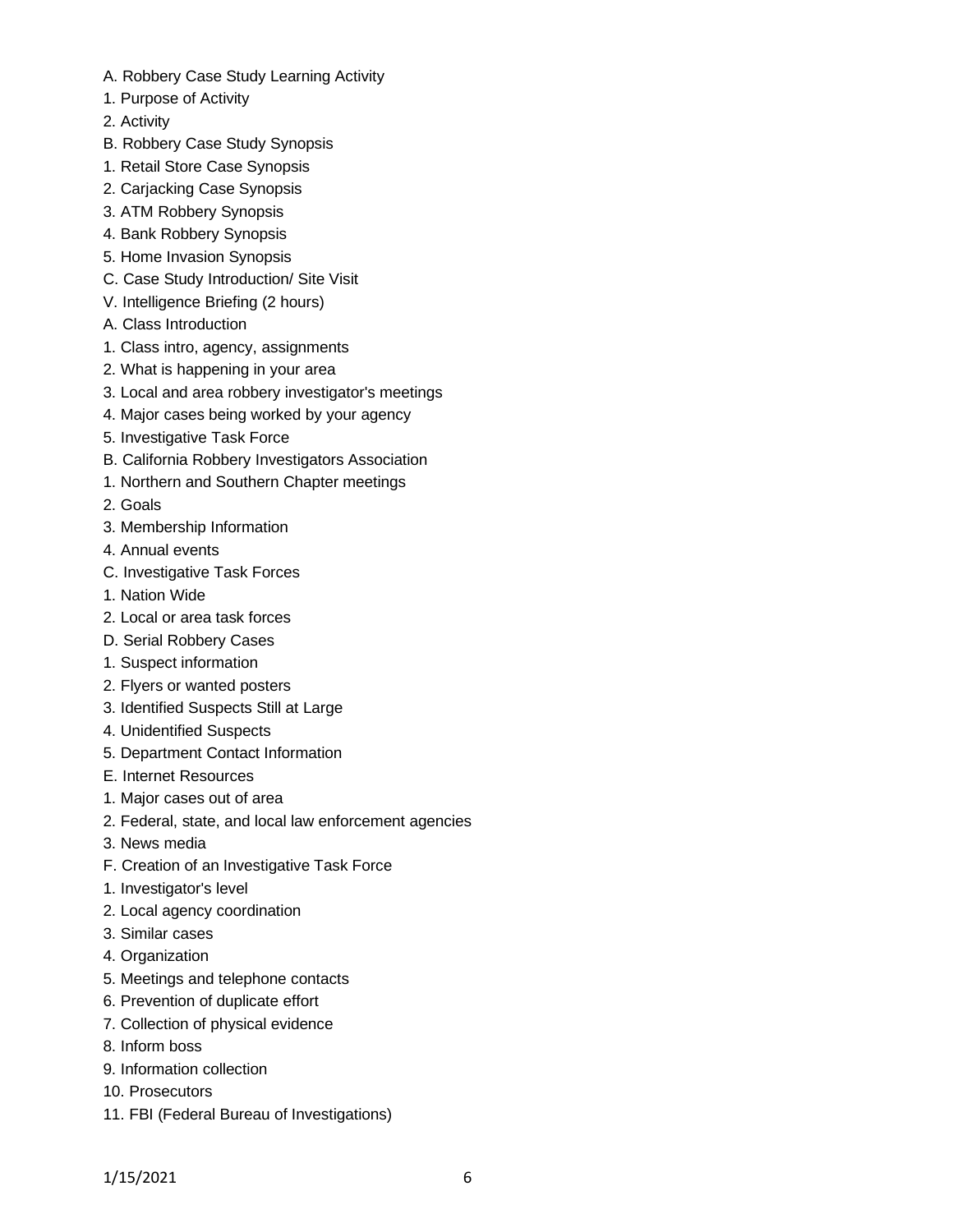## LAB CONTENT:

Because of the integrated nature of the lab/lecture method of instruction, the content for both lecture and lab are infused in all subjects.

Content: (5 hours)

- VI. Suspect Identification Techniques
- A. Type of line-ups
- 1. Field show up
- 2. Identify or eliminate person as suspect
- B. Responsibility of Detective
- 1. Location, date, time
- 2. Photographs
- 3. Video tape
- 4. Right to consul
- 5. Suspect must be advised of rights
- 6. Suspect may waive right to attorney
- 7. Attorney does not show at time line up is scheduled
- 8. Detective must be present at formal line up
- 9. Conducting line up
- 10. Refusal to participate
- 11. Forced lines
- 12. Line up register
- 13. Role of District Attorney
- 14. Role of Defense Attorney
- 15. Techniques
- 16. Court Ordered Line Ups
- C. Photo Identification
- 1. At least 6 photos
- 2. Admonishment of victim and witness
- 3. Copies of photo packs shown in court
- 4. Single photos
- 5. Lost photos
- 6. Birthmarks
- 7. Bad Eye
- 8. Attorney rights
- 9. Alternate to showing photos
- VII. Legal Update/ Defense Prosecution Strategies (3 hours)
- A. Objectives
- 1. Question and Answer Forum
- 2. Legal update, current case law, legal trends
- B. Method
- 1. Legal trends discussion
- 2. Legal updates and current case decisions
- C. Selected Legal Trends
- 1. Updated and Current
- 2. Current examples
- VIII. Major Robbery Investigation (6 hours)
- A. Introduction
- 1. Student background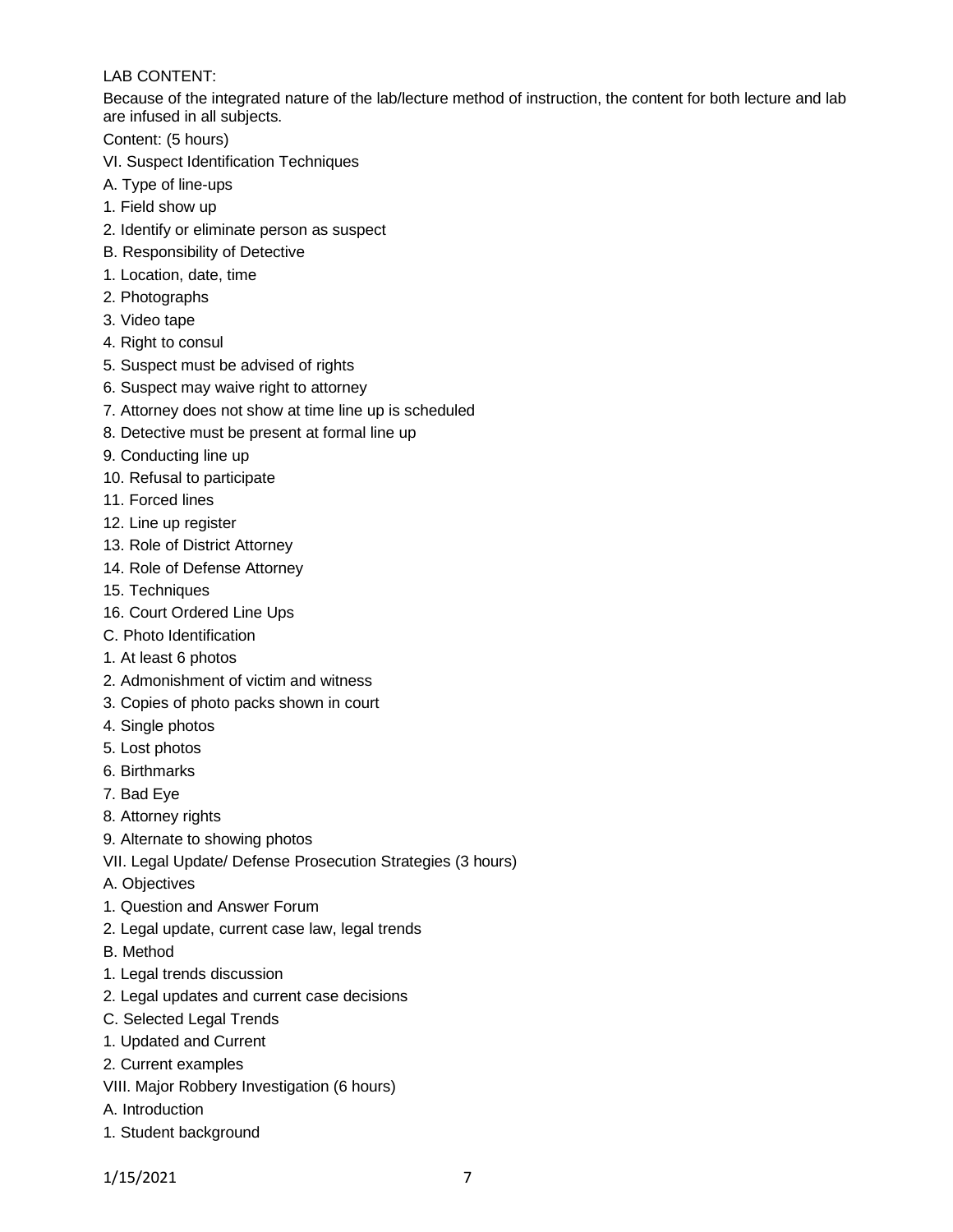- 2. Student experiences
- 3. Major case worked
- B. Leadership
- 1. Management vs. Leadership
- 2. Management: The act of controlling
- 3. Leadership: The act of influencing
- C. The Investigative Philosophy- "Prove Them Innocent vs. Prove Them Guilty."
- 1. Prove the suspect innocent
- 2. If suspect cannot be proven innocent
- D. Armored Car/ ATM Robberies
- 1. Usually violent
- 2. Bank robberies
- 3. Armored Car robberies
- 4. Surveillance by suspect
- 5. Possible internal component
- 6. Motive of Operation
- 7. Prevention
- E. Tactical Plans
- 1. Surveillance resources/ plans/ schedules
- 2. Surveillance definitions and objectives
- 3. Surveillance/ stake-out equipment
- 4. Surveillance observation & situational awareness
- 5. Surveillance techniques
- 6. Threat assessment
- 7. Intelligence gathering & surveillance detection
- 8. Criminal surveillance techniques
- 9. Surveillance evidence
- 10. Personal security/ Contingency plans
- 11. Signature Modus Operandi
- F. Logistics of Major Case Investigations
- 1. Procedures for a personal selection
- 2. Procurement, distribution and maintenance of material
- 3. The exceptional need for liaison contacts
- G. Community Policing Issues
- 1. Neighborhood quality of life issues
- 2. Not a government "program"
- H. Problem Oriented Policing
- 1. Practical application of community policing philosophy
- 2. Organization of community resources
- 3. Proactive instead of reactive
- I. The Law Enforcement Profession
- 1. Issues not examined by the news media
- 2. Police misconduct
- 3. Police heroism
- IX. Evidence (5 hours)
- A. Video and Still Surveillance
- 1. Video Images
- 2. Discrepancies in date/time stamp video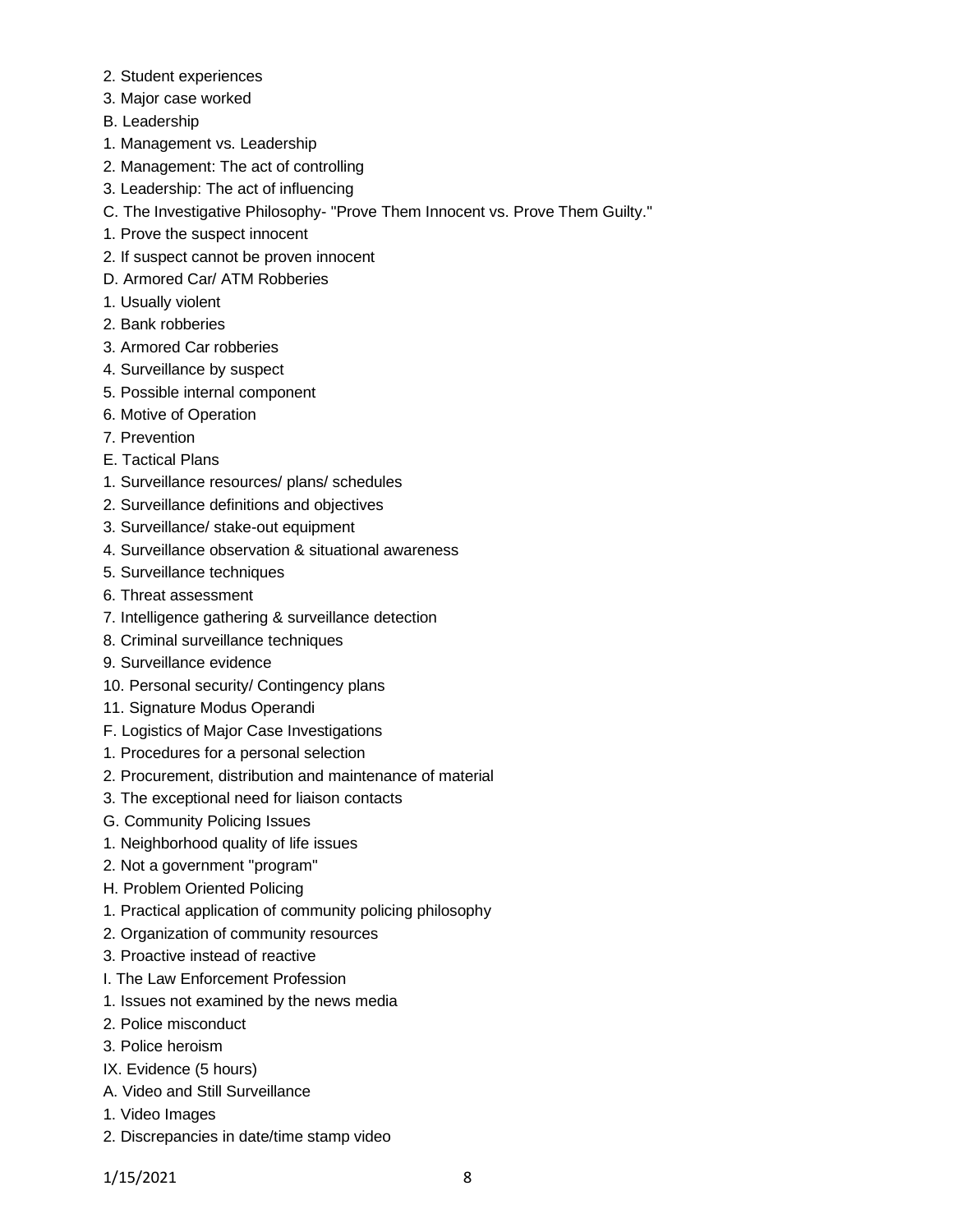- 3. Still photographs
- 4. Circulation of developed photographs
- B. Print Evidence
- 1. Types of Surfaces
- 2. General information
- C. Clothing and disguises
- 1. Clothing
- 2. Disguises
- D. Weapons
- 1. Firearms
- 2. Ammunition
- 3. Gun Shot Residue Tests (GSR)
- E. Tape and rope evidence
- 1. Tape
- 2. Rope
- F. Demand Notes
- 1. Recovered Demand Notes
- 2. Recovered Note Pad
- 3. Maps & Diagrams
- G. Other Evidence
- 1. Bait Money and Marked Bills
- 2. Exploding Dye Packs
- 3. Electronic Tracking Devices
- 4. Trace Evidence
- 5. Suspect's Vehicles
- H. False Report or Inside Job Indicators
- 1. Cameras
- 2. Cash control
- 3. Victim's Demeanor
- I. Cell Phone
- 1. Legal Issues
- 2. Problem encountered
- 3. Analysis
- 4. Text Messages
- 5. Cell Towers
- 6. Cell Records
- X. Interviewing and Interrogation (6 hours)
- A. History of truth telling
- 1. Evolution of man's communication
- 2. Ancient times
- 3. Past law enforcement
- 4. Present law enforcement
- 5. Lying studies
- B. Proximities
- 1. Public setting-12+feet
- 2. Social setting-4-8 feet
- 3. Personal setting- 1-4 feet
- 4. Intimate setting- less than 1 foot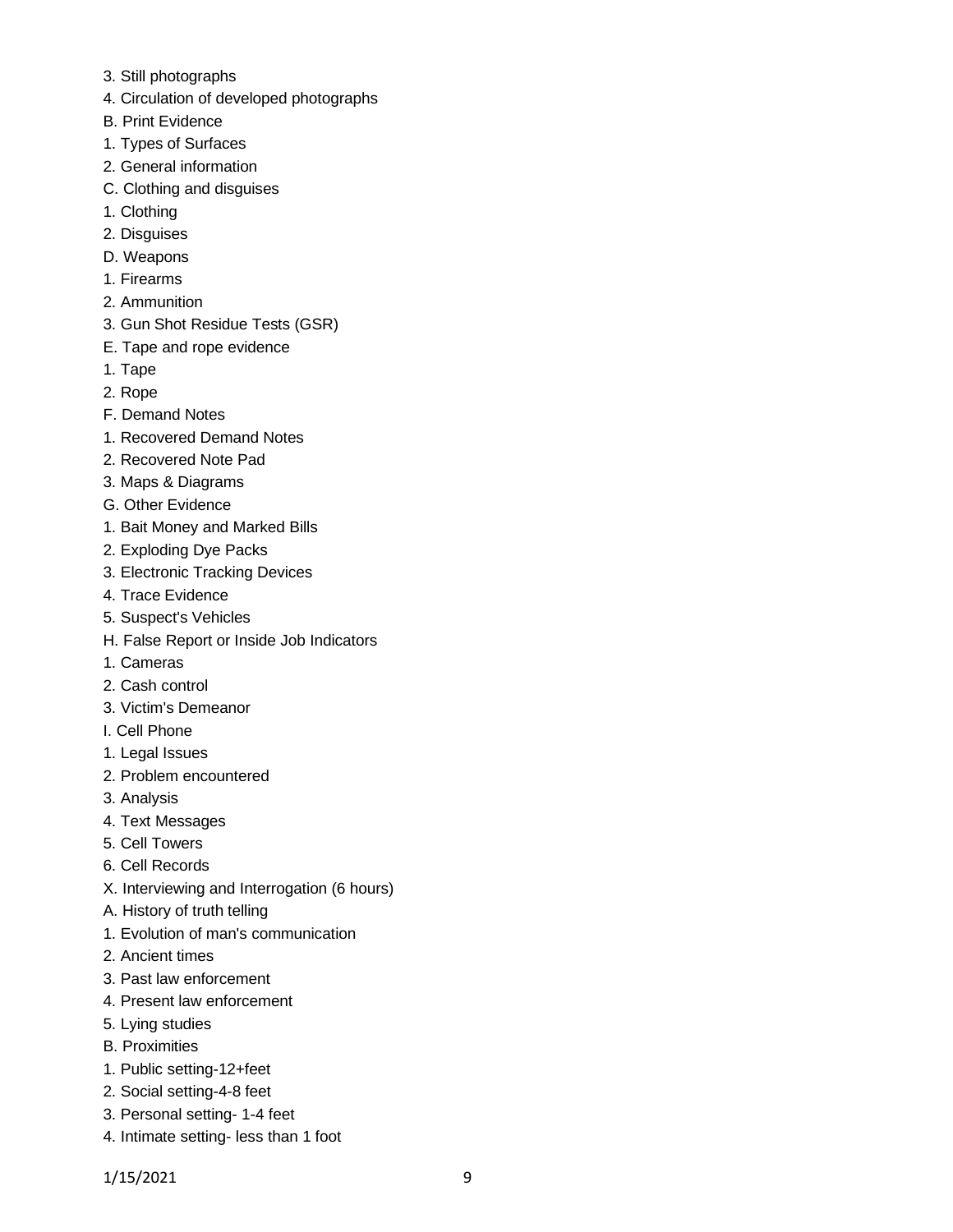- 5. Most interviews occur where?
- 6. Most confessions?
- C. Interview
- 1. Informal
- 2. At any location
- 3. Guilt uncertain
- 4. No Miranda
- 5. Exploratory questions
- D. Interrogation
- 1. Formal
- 2. At police facility
- 3. Guilt is certain
- 4. Miranda needed
- 5. Focused questions
- E. Art& Science
- 1. The art of acting by you
- 2. Pure Science- Physiological and biological
- 3. Behavioral Science
- F. Cognitive interview
- 1. Lawful memory enhancing techniques
- 2. Best in recalling names, license numbers, descriptions
- 3. Forward, backward, third person perspective
- G. Elimination interview
- 1. Quick assessment of subject
- 2. Use for any investigation
- 3. Ask all questions in order
- 4. Truth of answer
- 5. Used for large number of tips
- 6. Present questions
- 7. Answer all questions
- 8. Relies on instinct of the interviewer
- H. Free Format Interview
- 1. Opening
- 2. Narrative statement
- 3. First echo
- 4. Five W's (Who, what, when, etc.) & H
- 5. Second echo
- 6. Close
- I. Ten Step Interrogation
- 1. Personal history
- 2. Miranda
- 3. Behavior analysis interview
- 4. Suspect's statement
- 5. Break
- 6. Confrontational
- 7. Defensive Tactics
- 8. Transition
- 9. Alternative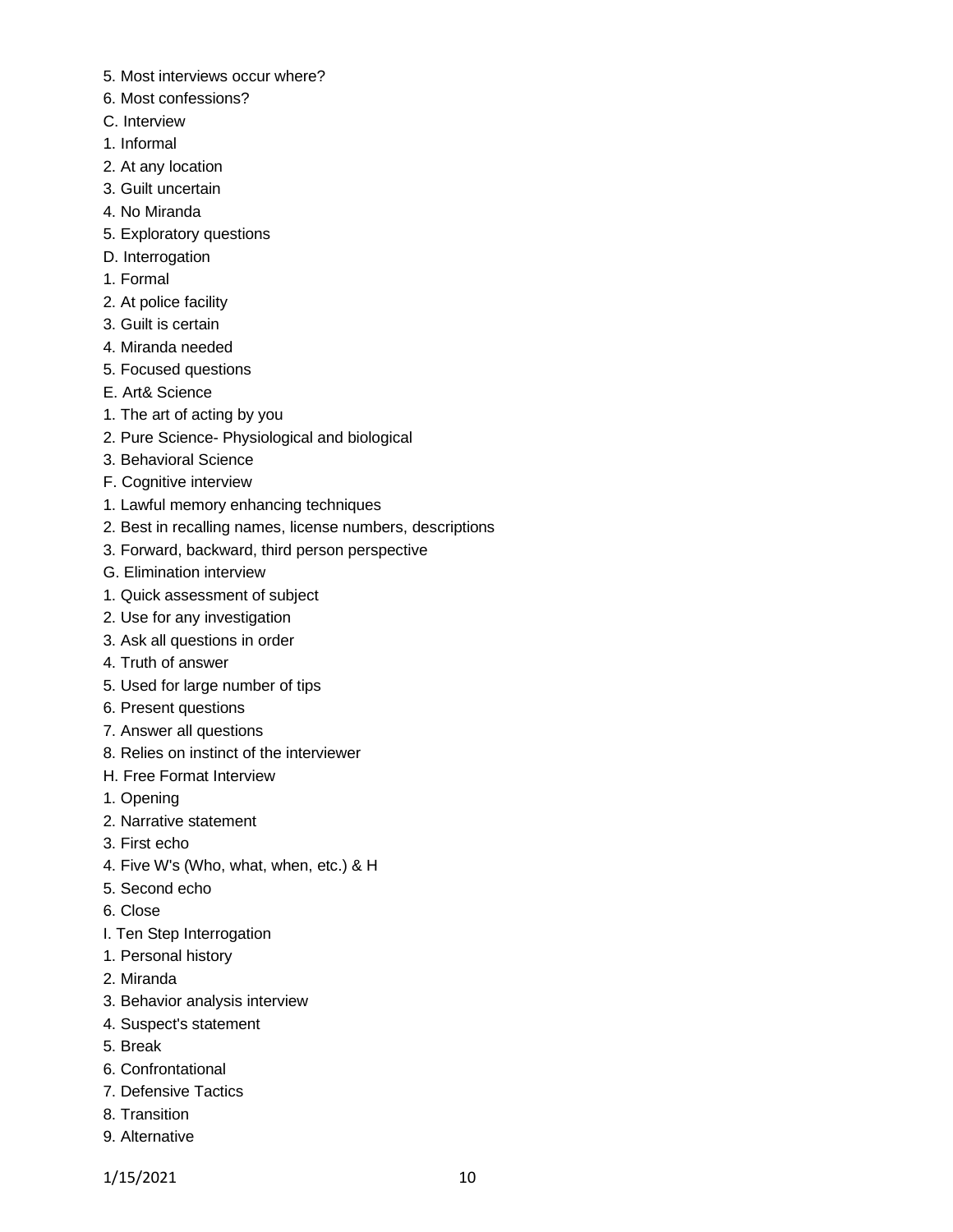- 10. Confession
- 11. Post confession questions
- J. Witness Types
- 1. Cooperative
- 2. Reluctant
- 3. Informant
- 4. Anonymous
- 5. Hostile
- K. Witness issue
- 1. Senior Citizens
- 2. Foreign Language
- 3. Detaining/ Transporting Witnesses
- 4. Lying studies
- L. Custody Issues
- 1. Detention versus arrest
- 2. Beheler Admonishment
- 3. What are the two elements needed before Miranda applies
- 4. Custodial arrest
- M. Legal Issues
- 1. Fourth Amendment
- 2. Fifth Amendment
- 3. Sixth Amendment
- 4. Miranda Issues
- 5. Juvenile issues
- N. Interrogation
- 1. Put suspects in together
- 2. Jail paperwork
- 3. Friend or Family member
- 4. Voluntaries
- 5. Threats/ Promises
- 6. Discussing Sentences
- 7. Release from custody
- 8. Enhancements
- 9. Concerns and issues
- O. Training
- 1. Training course
- 2. ICI training
- 3. Research and read
- 4. Watch others and self
- 5. Practice
- P. Investigative Aids
- 1. Point of View
- 2. CDAA Field Guide
- 3. Legal Sourcebook
- 4. San Diego District Attorney's Office
- 5. Electronic Updates
- XI. Use and Development of Resources (5 hours)
- A. Knowledge: Successful Robbery Investigations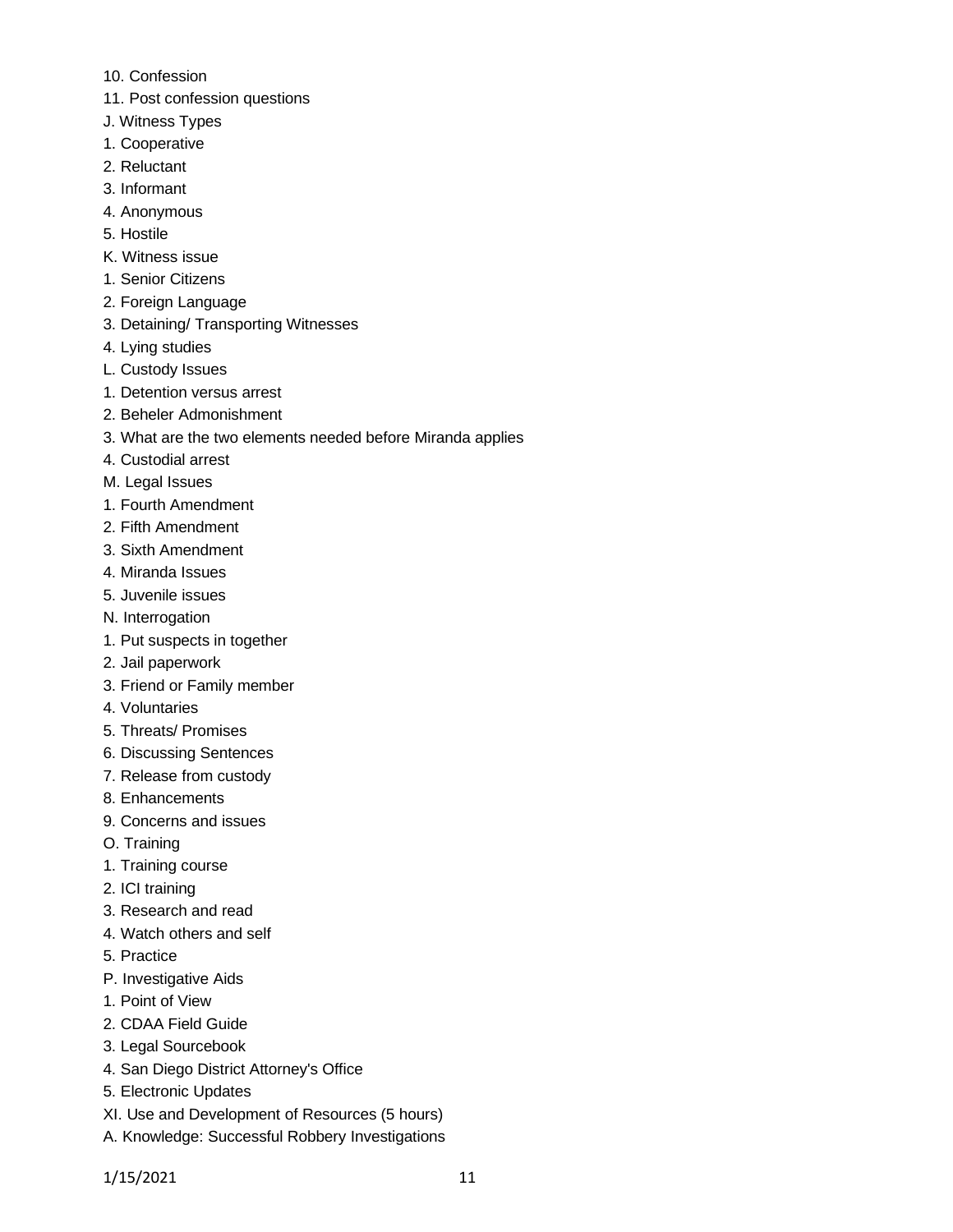- 1. Hi-Tech Task Force Resources in CA
- 2. How Hi-Tech helps investigations
- 3. Resources
- B. Synopsis: Cellular phone Forensics
- 1. Why look at the cell phone
- 2. First investigative steps
- 3. Forensics
- 4. Cellular Tower Tracking
- C. Computer Forensics
- 1. How suspects use the computer
- 2. On-Site search tools
- 3. Dealing with evidence
- D. Internet Resources
- 1. Non-law enforcement websites and resources
- 2. GPS Devices
- E. Digital Evidence
- 1. Where it comes from
- 2. What might be inside
- 3. How it might be used
- 4. Data Storage
- 5. Getting Evidence
- XII. Conclusion (1 hour)
- A. Course Evaluations
- B. Graduation

# **METHODS OF INSTRUCTION:**

Skills Demonstration, Lecture, Scenario Training

# **OUT OF CLASS ASSIGNMENTS:**

Required Outside Hours: 18 Assignment Description: Review Class Exercises and Instructor Handouts

# **METHODS OF EVALUATION:**

Writing assignments Percent of total grade: 10.00 % Percent range of total grade: 10 % to 15 % Reading Reports Lab Reports If this is a degree applicable course, but substantial writing assignments are NOT appropriate, indicate reason: --Course primarily involves skill demonstration or problem solving Problem-solving assignments Percent of total grade: 20.00 % Percent range of total grade: 20 % to 30 % Other: Skills Exam Skill demonstrations Percent of total grade: 50.00 % Percent range of total grade: 50 % to 90 % Class Performance/s Performance Exams Objective examinations Percent of total grade: 20.00 % Percent range of total grade: 30 % to 50 % Other: Skills Demonstration